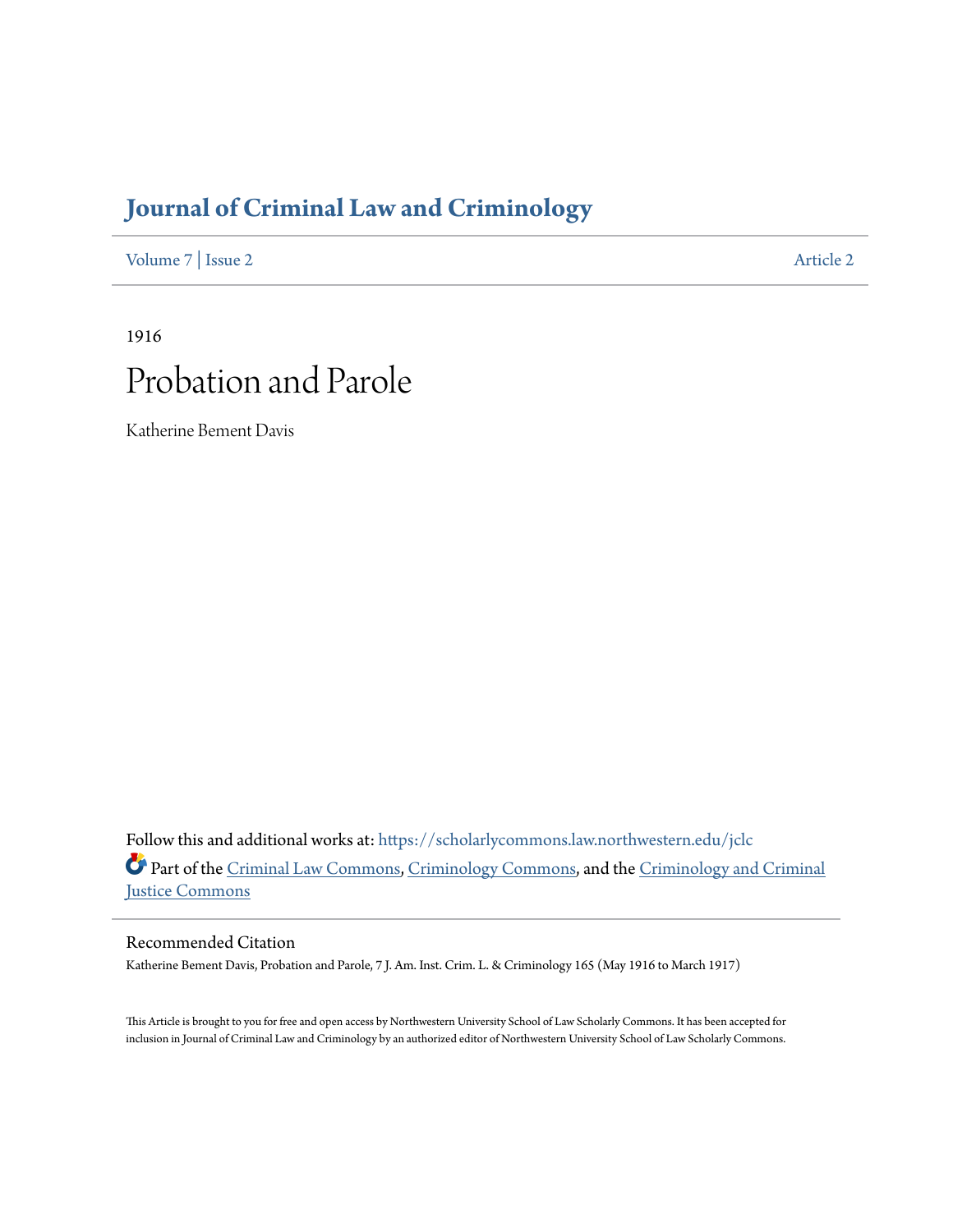# PROBATION AND PAROLE.<sup>1</sup>

## (REPORT OF THE COMMITTEE OF THE AMERICAN PRISON ASSOCIATION.)

### **KATHERINE BEMENT DAVIS.<sup>2</sup>**

Last year at the St. Paul meeting of the American Prison Association, the Committee on Probation and Parole presented a report based on the answers to a questionnaire widely distributed and covering the principal points involved in systems of probation and parole, with suggestions as to the weak spots and proposed remedies therefor, for methods of selection of probationary and parole officers, for after-care of discharged prisoners, and related topics. It has seemed to your chairman that, in view of the detailed character of the information sought and reported upon last year, it might be fruitful this year if a different method of presentation were adopted and a discussion were bad on the organic relationship, on the one hand, of the courts to the probation system, and, on the other hand, the relationship between parole and the institutions to which prisoners are sentenced.

#### THE **COURTS AND** PROBATION.

#### *The Clearing House Plan.*

The value of the genuinely indeterminate sentence has been generally recognized throughout the United States by the foremost students in penology. A genuinely indeterminate sentence has as its logical outcome the custodial care of all prisoners whom it is not possible to train to good citizenship. Wherever even a partially indeterminate sentence has been adopted, the very serious responsibility placed upon the court is universally recognized. It will be generally found that in communities where laws have been passed making even a partially indeterminate sentence possible, there has been also a growth in the general recognition of the value of probation. It is a truism to say that successful probation depends upon two things: (1) On the ability to employ in any given locality an adequate number of probation officers, and (2) a proper method of choosing the persons

<sup>&#</sup>x27;Committee Report presented at the meeting of the American Prison Association at Oakland, Cal., Oct. 15, 1915. 2Formerly Commissioner of Corrections for New York City, now Chairman

of the Parole Commission in the same city. Associate Editor of this Journal.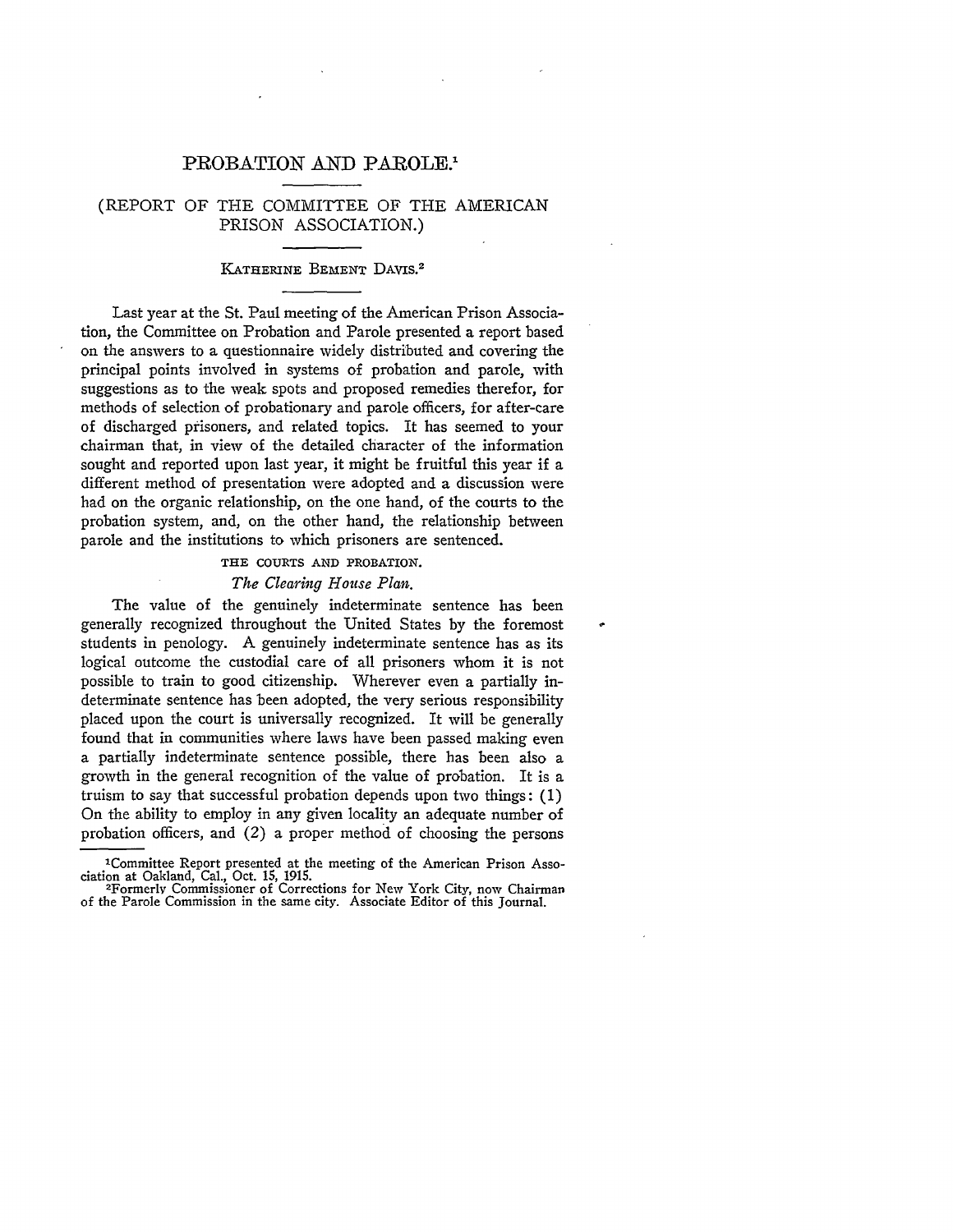to be placed on probation. As to the number of probation officers necessary, no general principle can be laid down. It depends on location, financial possibilities of the same, numbers to be placed on probation, etc. As to the choice of persons to be placed on probation, there is much to be said. As a rule, the judges who use this method must depend almost exclusively on the probation officers for the investigation which is to govern their choice. This is not altogether true of the juvenile courts, but very little headway has been made in the country as a whole in securing such a careful study of the adult offender as is made, for example, in the Juvenile Court of Chicago. There is pretty general agreement that probation is proper under the right conditions for first offenders, for accidental offenders, for young offenders, but many of us believe that the judges should know more than this.

In all of our cities where a careful fingerprint system has been installed, it is not difficult to determine who is a first offender so far as the particular city is concerned, but in New York it has not infrequently been our experience to find after sentence that even youthful offenders have had criminal experience in other cities or states. Therefore, it is not entirely safe to depend alone upon local records. Too frequently twenty-four hours only are allowed for the investigation of a probation officer. In special cases two or three days may be allowed, but with the number of probation officers at the command of most of our judges even this length of time is not sufficient to determine many points which have their bearing on the success of probation. As a general proposition, no offender should be placed on probation who

*First:* Is not in sufficiently good physical condition to enable him to earn his livelihood, unless the court is assured that he has friends or relatives financially capable of caring for him.

*Second:* Who is not industrially capable of earning his own support, and, if he is himself the support of a dependent family, of earning their support as well.

*Third:* He should not only be capable of earning his own support, but it should be certain that he can find work for himself or have it found for him; otherwise a relapse is certain.

*Fourth:* It is generally customary in the case of women placed on probation to see that not only work but a suitable home is provided for them. This should also be done in the case of men.

Fifth: No person should be placed on probation who is unfit by reason of feeble-mindedness or psychopathic defects to control his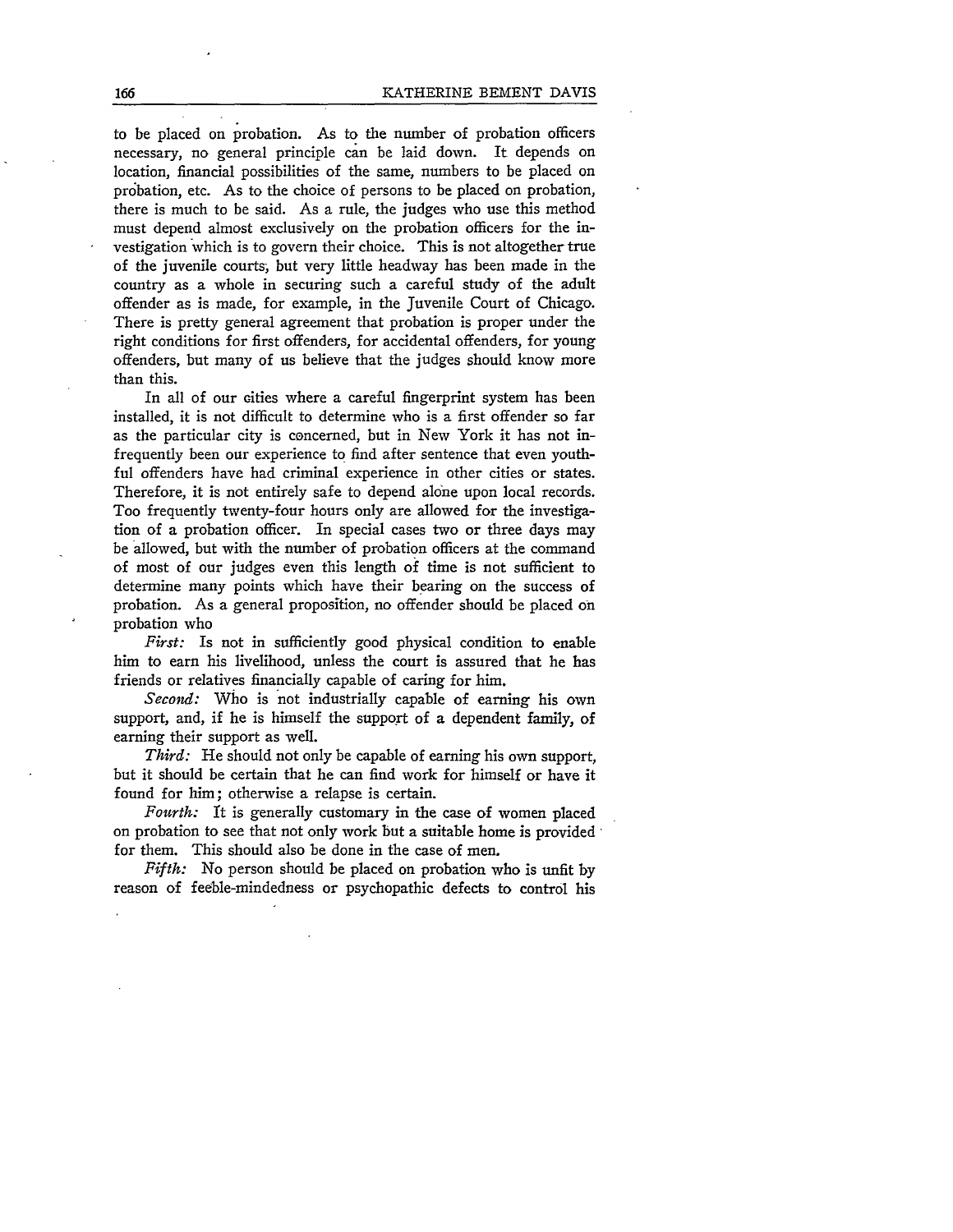own actions. In many instances even somewhat careful examination, if made by persons not scientifically trained, cannot detect these traits. It has been my personal experience that in a large percentage of failures on probation the trouble has been that the probationer was decidedly below par and was actually in need of custodial care.

To make sure on all of these points is the work of not one, two, or three days, but of one, two, or three weeks, and in extreme cases of even more. Investigations should cover the social, economic and moral status of the candidate for probation. It is my belief that this can only be properly done when we extend the clearing house plan, which has been successfully used for the past five years in connection with the Juvenile Court of Chicago, to cover the cases of adult delinquents. Recognizing the desirability of such a plan several years ago, the Bureau of Social Hygiene of New York City made it possible to begin an experiment along these lines. Recognizing the size of the problem in a city and state the size of New York, where in the city alone last year eighty thousand (80,000) persons passed through the penal institutions, it was decided to limit the experiment to the women committed to the State Reformatory for Women at Bedford Hills. The plan there has been to work out a<sup>°</sup> methodology along social, psychological, and physical lines. The work has been progressing quietly for nearly three years, and it is believed that already a methodology has been worked out which is in advance of public provision for carrying its recommendations into effect. The Laboratory of Social Hygiene is supported at present by private funds and is only affiliated with the state institution. In making its recommendations at the present time, it proceeds on a two-fold assumption: (1) A recommendation is made in accordance with its findings as to what should be done had the state legal provision for carrying into effect a complete system of caring for its defectives and delinquents; (2) a recommendation of what can be done under existing conditions.

With a complete correlation of the activities of courts, probation officers and institutions, the clearing house would determine:

*First:* What individuals could safely be placed upon probation. *Second:* What cases should have permanent custodial care on account of incurable mental defects.

*Third:* To which of the various state institutions a given case should be sentenced under the existing state laws.

Such a method is in principle approved by many of our most progressive judges. Far from objecting to a curtailment of their powers, they would welcome a method which would give them a basis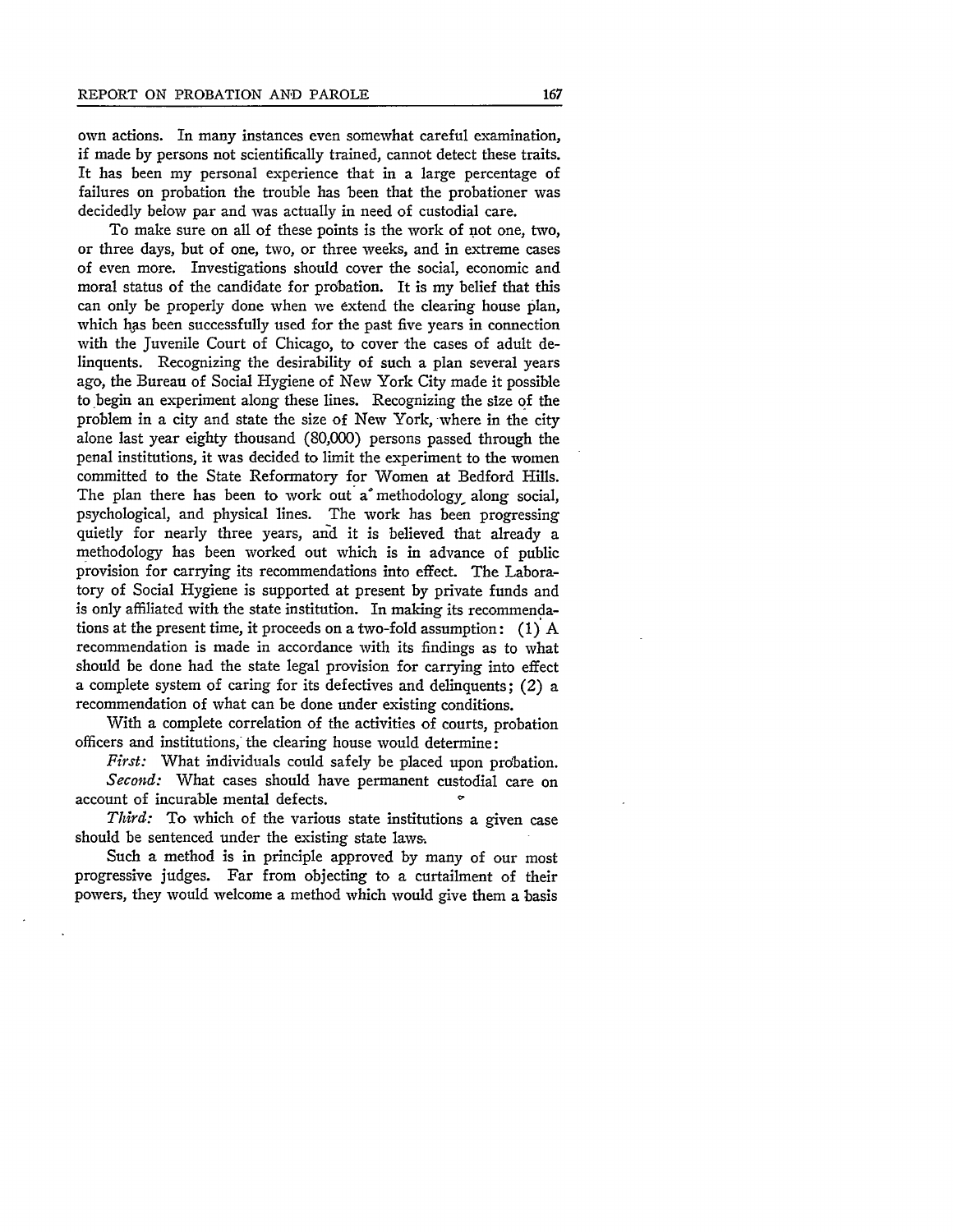for a decision entirely apart from the merely legal aspects of the case. More than this, some judges would in many instances welcome a further differentiation of functions which would give the court solely the duty of determining the innocence or guilt of a person brought before it and would sentence simply to a board which would direct the activities of a clearing house as above outlined. In the event of the establishment of such a clearing house, persons placed on probation would be those who would have a fair chance of making good in the world without the stigma to the individual of the prison sentence or the expense to the taxpayer of his support in a penal institution. The members of the staff of a clearing house being but human, mistakes would be made, but these would be reduced to a minimum, and in the event of a given person's being found unfit for probation, he should be returned to the clearing house for further study.

In general detail no plan can be put forward at the present time for such a clearing house system as would be acceptable to all our varied communities, but that the principle involved is sound and will be generally recognized and worked out along specific lines in various places there can be little' doubt. The general recognition of its applicability to juvenile offenders makes a practical certainty of its development in connection with our children's courts, and with modifications the tendency is toward the adoption of methods which proved successful with juveniles in caring for adult offenders.

#### **INSTITUTIONS AND** PAROLE.

Both institutional care and parole are methods adopted to train the individual who has been anti-social so that he may take his place as a law-abiding and self-supporting citizen. It has been well said that the parole period is the critical time in the development of the criminal into a social being. In my judgment the connection between institutional life and the succeeding period of parole is organic. The social being is obviously one who can adapt himself to the group in which he lives. Criminal acts are anti-social acts. To change the anti-social being into a social being we must develop his sense of responsibility toward his neighbors and his powers of self-direction and self-control. The criminal having been convicted and the court having determined that the man's liberty is the forfeit, it is the business pf the institution to train him for his readjustment to society. The parole is the period in which the test of this training is made before the man is finally placed on his own resources.

There has been throughout the United States a general trend toward the adoption of parole laws, not only in our reformatories but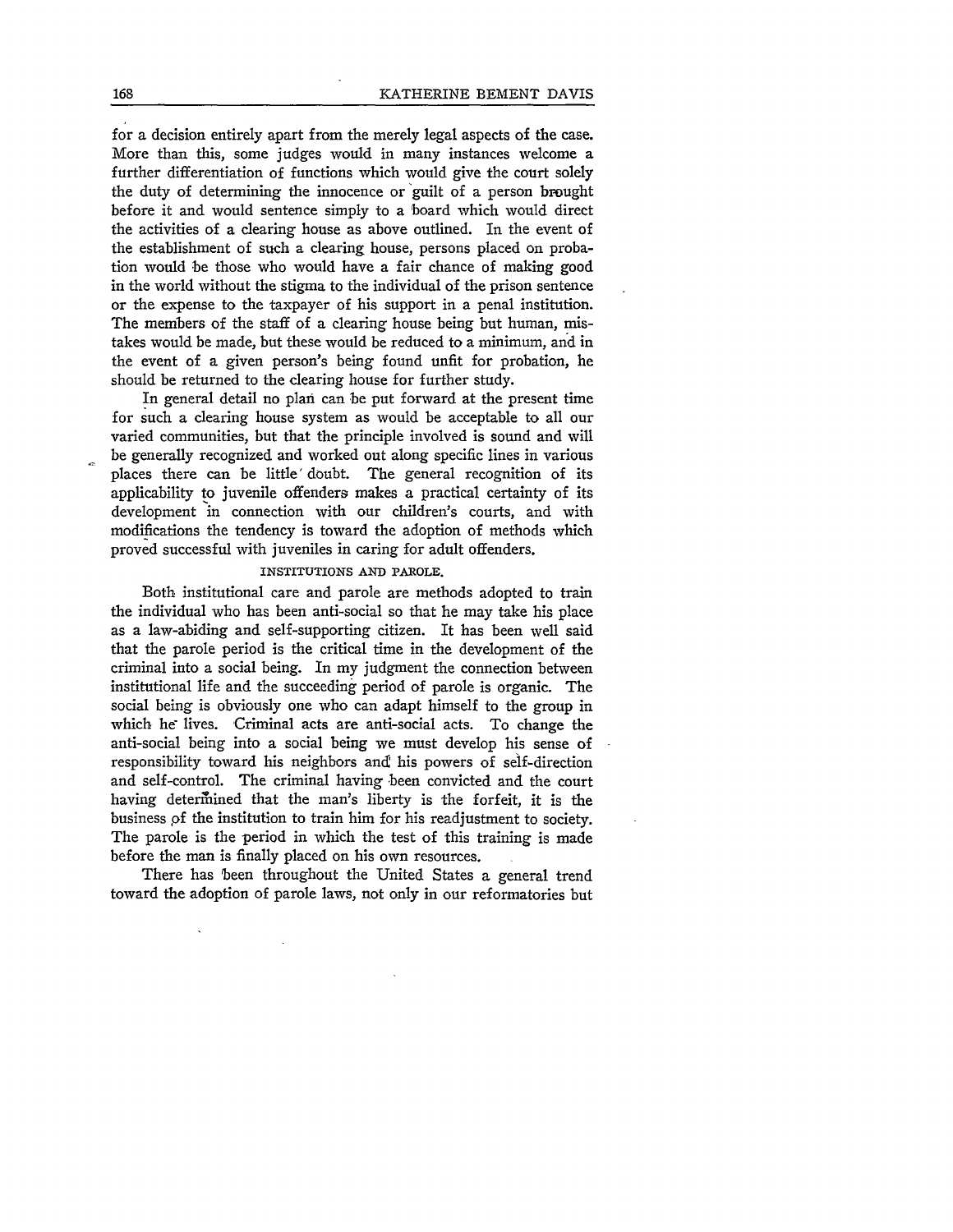in our state prisons. Nowhere has a truly indeterminate sentence been adopted and the liberality of the parole laws varies in the different states. It has been extended -from our reformatories to our state prisons and state penitentiaries (state penitentiaries being the corresponding term for state prisons in some localities). I believe New York City is the first city to have an indeterminate sentence and parole law passed affecting a county penitentiary and workhouse. It seems to me that with the nearly universal adoption of the parole idea, it behooves us to consider carefully whether the institution life has such a general trend as will prepare the man for his self-direction and self-control. It is not only desirable that the institution teach the prisoner how to work, but it must teach him how to control himself. In granting the parole we have at least five points to consider:

*First:* The physical condition of the prisoner in its relation to his ability to re-establish himself in a community.

*Second:* His ability as a wage-earner.

*Third:* His past career as affecting his likelihood of making good.

*Fourth:* The possibility of satisfactorily placing him outside the institution.

*Fifth:* His conduct in the institution.

In the educational word today we find educators somewhat divided as to the fundamental principles which are at the bottom of the methods adopted. There is a close-analogy, it seems to me, between the situation in the educational world and the situation in our penal institutions. The advocate of each method, both of education and prison management, is sincere in his belief. The sole question at issue is which method will accomplish the results, and, as in the educational world so in the penal institution, the result is the best adjustment of the individual to society.

In the educational world we have at the one extreme those methods which believe in developing the child along the lines of his own instinctive desires as expressed through his own activities; the adult, the parent, the teacher, is to follow along the lines indicated **by** the child and is not to impose his preconceived theories or his notions as to what is best upon the unfolding life. The development is to come from within and the parent or teacher is to only assist in the unfolding of the inherent faculties of mind. At the present moment the Montessori system is a good exponent of this method. At the other extreme we have the educational system which is the result of a careful study on the part of the teacher of what he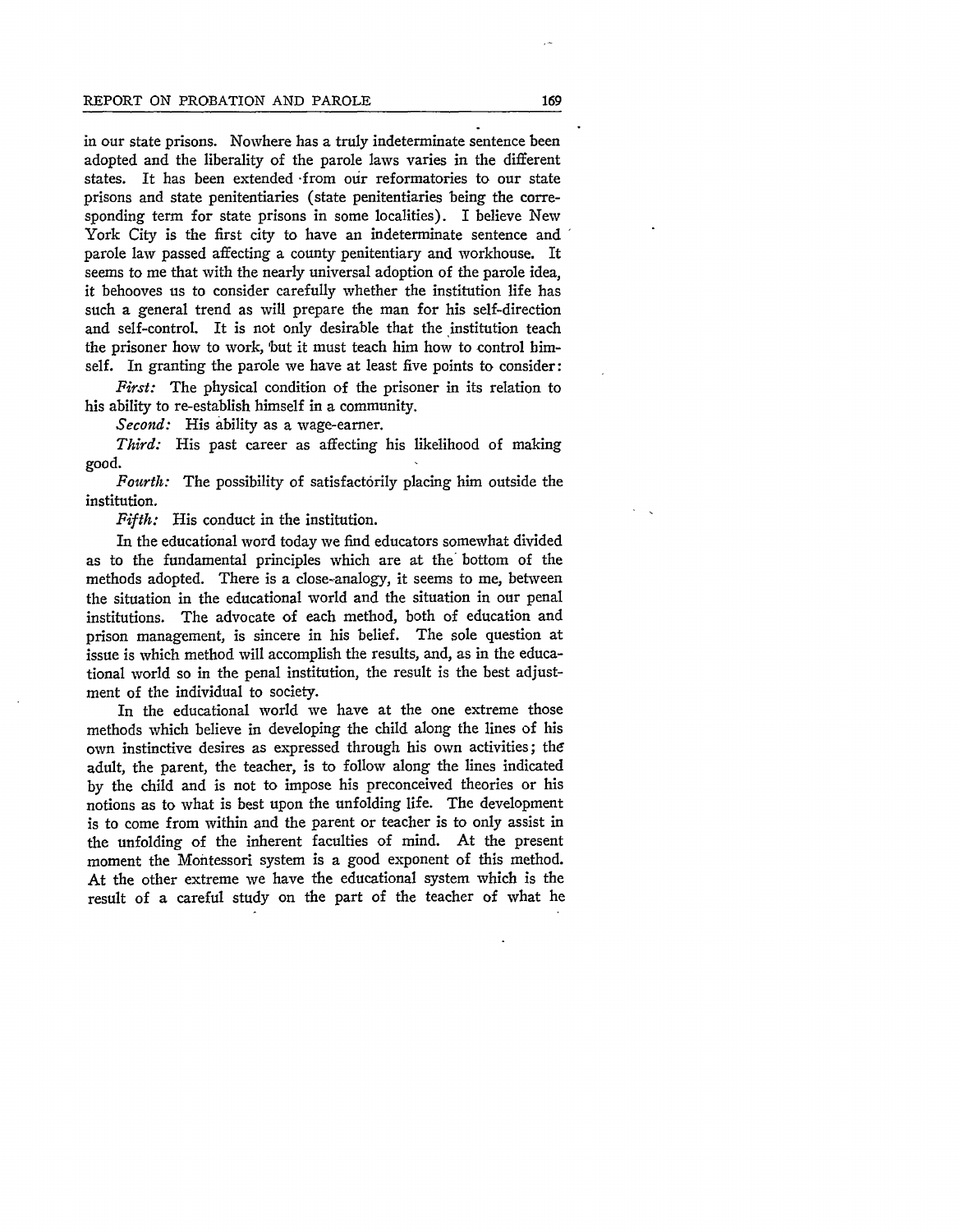believes to be best for the child. At every turn the child is directed by those whose greater age and experience of the world have decided what is best for him. Little attention is paid to his own wishes, his initiative is curtailed, his imagination stifled—and yet there are still those who advocate this extreme. In between we have two other groups. First, a group who, while believing that the child's instincts should be given free play and that his, own capacity should be developed rather than forced, yet believe that these unfolding traits of mind and spirit should be guided by the wisdom gained from life. They would grant the truth that the extreme radicals hold but would add a little borrowed from the group at the other extreme. They are the radicals with a touch of conservatism. The fourth group are the conservatives with a touch of radicalism. They would not go so far as to refuse to recognize altogether the initiative of the child or his unfolding instincts, but they are inclined to say that in most respects the wisdom of the elders and the imposition of authority are for his best good.

In prison management and in prison discipline we find today these four groups. One end of the scale is probably best exemplified by the ideas advanced by Warden Osborne, of Sing Sing, which have attracted much attention. Mr. Osborne believes that the men in his charge will be best fitted for freedom by giving them the largest practicable measure of control over the prison activities which do not have to do directly with the outside world. Accordingly, at Sing Sing today we find a very complete organization of the prisoners, by the prisoners, and for the prisoners, inspired and infused, of course, by the spirit of Mr. Osborne. The prigoners are in almost complete control of the discipline. They have their representative body based on the shop as the political unit, each thirty-five men being given one representative in the council. At present this council chooses nine members as an executive committee which can divide itself up for special purposes—really a commission form of govern-.ment. Very large privileges are given the prisoners as to correspondence; purchase of clothing; freedom to see visitors, a committee of prisoners receiving and showing through the institution such of the general public as visit there; freedom in the way of recreation, amusements, etc. It is further contemplated to introduce a system of token money in which payment for all work performed shall be made, and out of which in turn the prisoner shall pay for food, clothing, postage, and whatever he has. Any surplus to his credit on leaving the institution is to be redeemed by lawful money. Mr. Osborne believes that

**170**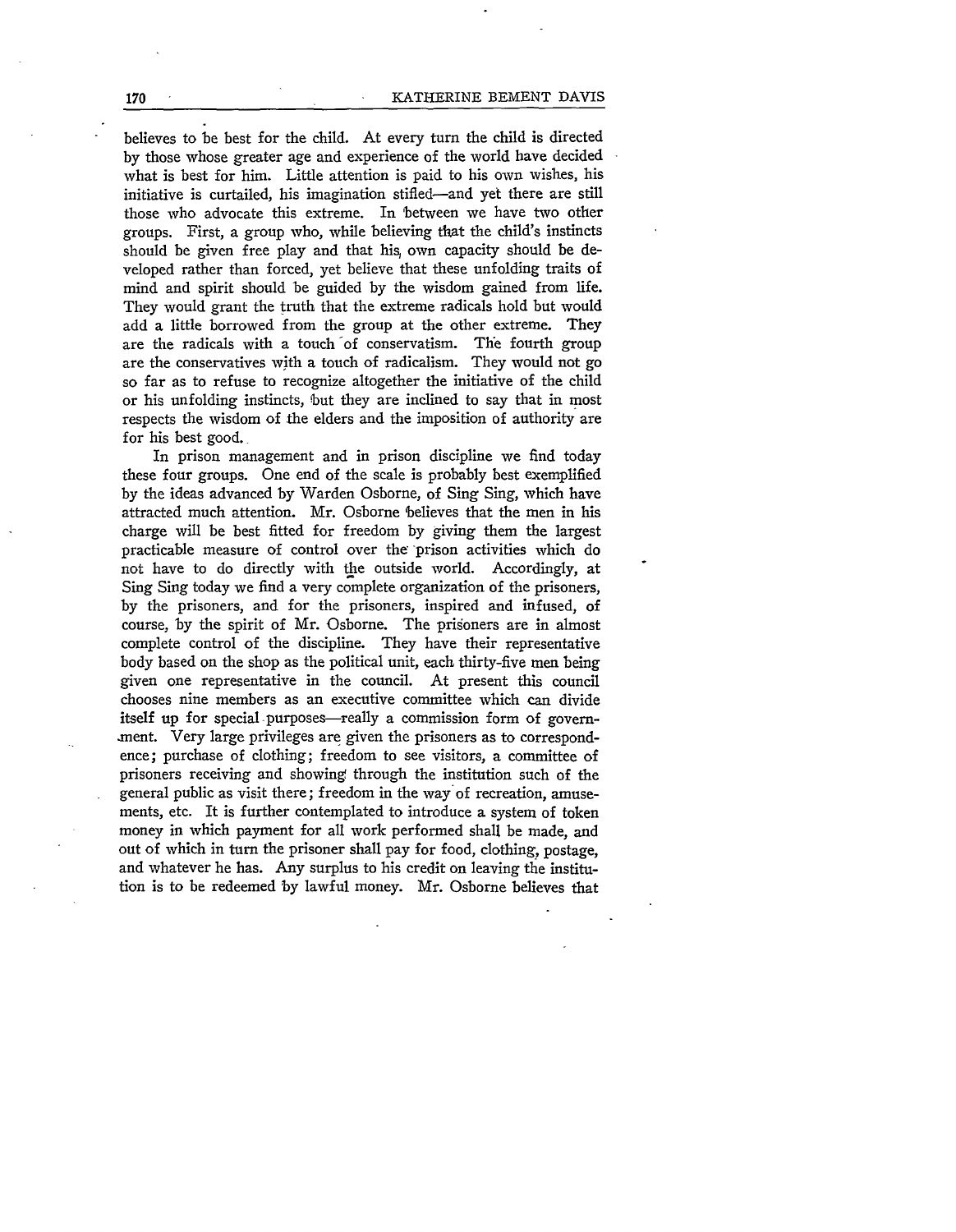it is only through practicing the general principles of democracy, of self-government, and self-direction that the men can so develop their powers of self-control as to make it probable that they can return to society as social individuals. Mr. Osborne does not personally believe in classification within the institution on a basis of character and conduct, holding that in the world good and bad alike meet, and that the mixture of good is a restraining and educating influence over the bad; that men must learn to resist temptation. In short, that so far as his personal relations to the community in which he lives goes, a man in prison should live as normal a life as possible, the only difference being that he is restrained of his freedom. Mr. Osborne believes that the greatest possible success on parole will come through a system such as this because the man has practiced all through his period of incarceration that which he must practice when he leaves the fostering care of the institution. Mr. Osborne is first of all to admit that the system is not perfect; that in many ways it is in the experimental stage. He claims for it, however, the fundamental basis which is claimed by those who believe in the free development of the child nature.

It is needless to say that at the opposite end of the scale we have what up to comparatively recent times has been held to be the proper penal method-that of extreme repression, of rules framed entirely by the officials in accordance with what seems to them good; this good, of course, being the good of the prisoners themselves. This method presupposes strict rules of discipline, and while it presupposes sanitary surroundings and humane treatment, there is little in it that is calculated to develop self-control or self-direction. Probably a considerable proportion of the prisons of the United States are governed by this method, and not a few of our citizens still believe that it is the-proper'way to protect society by deterring the commitment of crime-on the one hand, and by punishing those who have broken the-law on the other. The difficulty of this system comes in the sharp break between' the life of the institution, the constant living under restriction and in accordance with rules, and the sudden freedom on the other hand to follow one's own impulses. It is like removing a straitjacket from a person under confinement therein and who has lost control of his powers of motion. It seems to many thoughtful people that the breakdown of the parole system comes largely as a result of this method of administration.

Between these two methods comes, first, a system in which there is classification and promotion based on effort, self-government being given to the group which has shown that it desires and is capable of a certain measure of self-control. This is the method that your